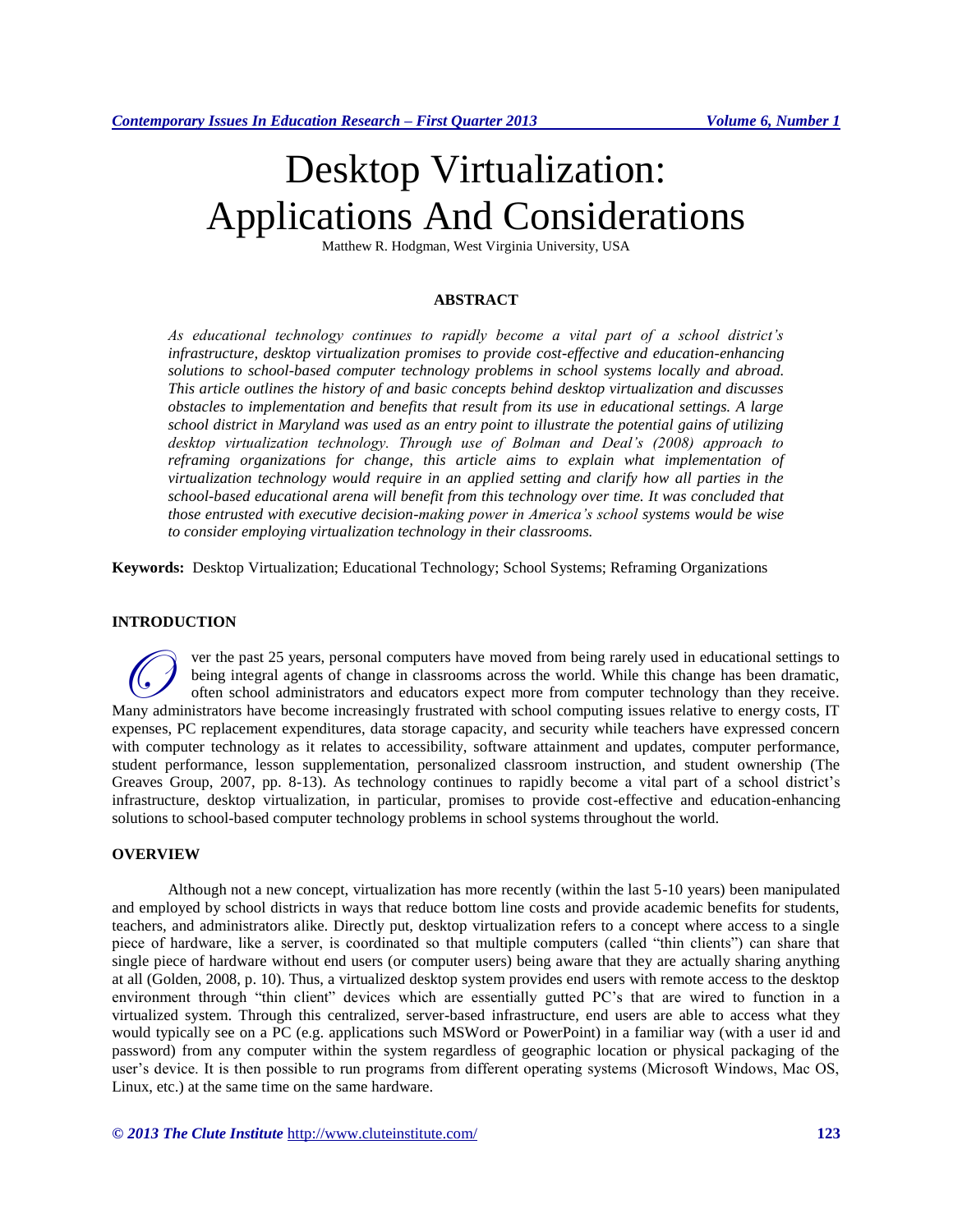Virtualized desktop technology provides solutions to the many school-based computing problems referenced in this introduction. This article will illustrate why those entrusted with executive decision-making power in United States school systems, such as Prince George's County, Maryland, would be wise to consider virtualized technology in their classrooms and computer labs. It will also explain what implementation of this technology would require and look like in an applied setting and clarify how all parties in the school-based educational arena will benefit from this technology over time. Strong testimonials from teachers, students, and administrators across the nation, in addition to evidence resulting from data analysis from schools with implemented virtualized systems, reinforce the fact that desktop virtualization undoubtedly increases school operational efficiency and enhances teacher instruction and student learning across the board.

#### **CRITICAL ISSUES AND SUPPORTING RESEARCH**

It is important to specifically discuss the benefits of desktop virtualization in relation to the categories of improvement referenced in the introduction and illustrate researched evidence confirming these benefits. These categories can be divided into cost reduction and academic benefits.

First off, benefits relative to operational efficiency and related costs will be discussed and then academic benefits will be articulated. All research points to the fact that virtualization will save school districts substantial amounts of money. Generally speaking, according to Gartner Inc. (2008), a leading IT research and advisory company, virtualization will be the highest impact trend-changing infrastructure and operations going forward as virtual machines will continue to be installed on servers at a rapid pace. Universities, such as ABET Open University (2007), are offering MBA degrees in the field of computer virtualization management where candidates learn how to install, configure, run, and troubleshoot virtual machines (p. 1).

Clearly, virtualization technology is in increasingly high demand, but why? For starters, virtualization's ability to reduce the total number of physical servers will significantly reduce the overall cost of energy for schools (Golden, 2008, p. 15). The Greaves Group (2007) explains that schools can expect to save \$300 to \$600 in annual energy costs for each server that is removed (p. 10).

Secondly, desktop virtualization is helping schools utilize older PC's, thus reducing the cost of new student workstations. Schools do not have to discard old or even failing PC's in order to set up virtualization workstations because virtual desktop software can be installed on any PC where that existing PC will become a thin client device in the virtual system. If more thin clients are needed, they can be purchased for a fraction of the cost of what a standard desktop PC would cost. Money saved here could be reinvested in buying academic software packages or additional thin client devices.

Thirdly, total cost of ownership (TCO) is likely to decrease. A Greaves Group (2007) data analysis survey indicates that 50% of the TCO of a PC is classroom support and IT support costs (p. 8). Virtualized thin clients can lower TCO by reducing cost of operations in addition to classroom and IT support. Since software and data are managed centrally, IT provisioning (specifically the need to pay numerous IT professionals), maintenance, regulatory compliance, and backup processes are all streamlined. As a result, tasks that typically burden end users are managed by a small IT staff.

Finally, software licensing and security enhancements will reduce costs. With virtual workstations, thin clients maximize utilization of software licenses, thus you only need to purchase software licenses for the highest simultaneous usage of any given product. This means a license does not need to be purchased for each thin client device. Additionally, the virtual system is more secure since all data are located on a centralized server as opposed to numerous PC desktops throughout a school. The chance that thin clients will be stolen is remote since these devices are immediately rendered inoperable once disconnected from the virtual server. The virtual connection also protects against viruses and end user tampering by centralizing all applications and operating systems.

The academic benefits from implementing a virtual desktop system throughout a school district are distinct and well documented. Perhaps the greatest affordance of desktop virtualization is flexibility or student ownership. This means that students, or anyone for that matter, will always get a consistent virtualized PC experience no matter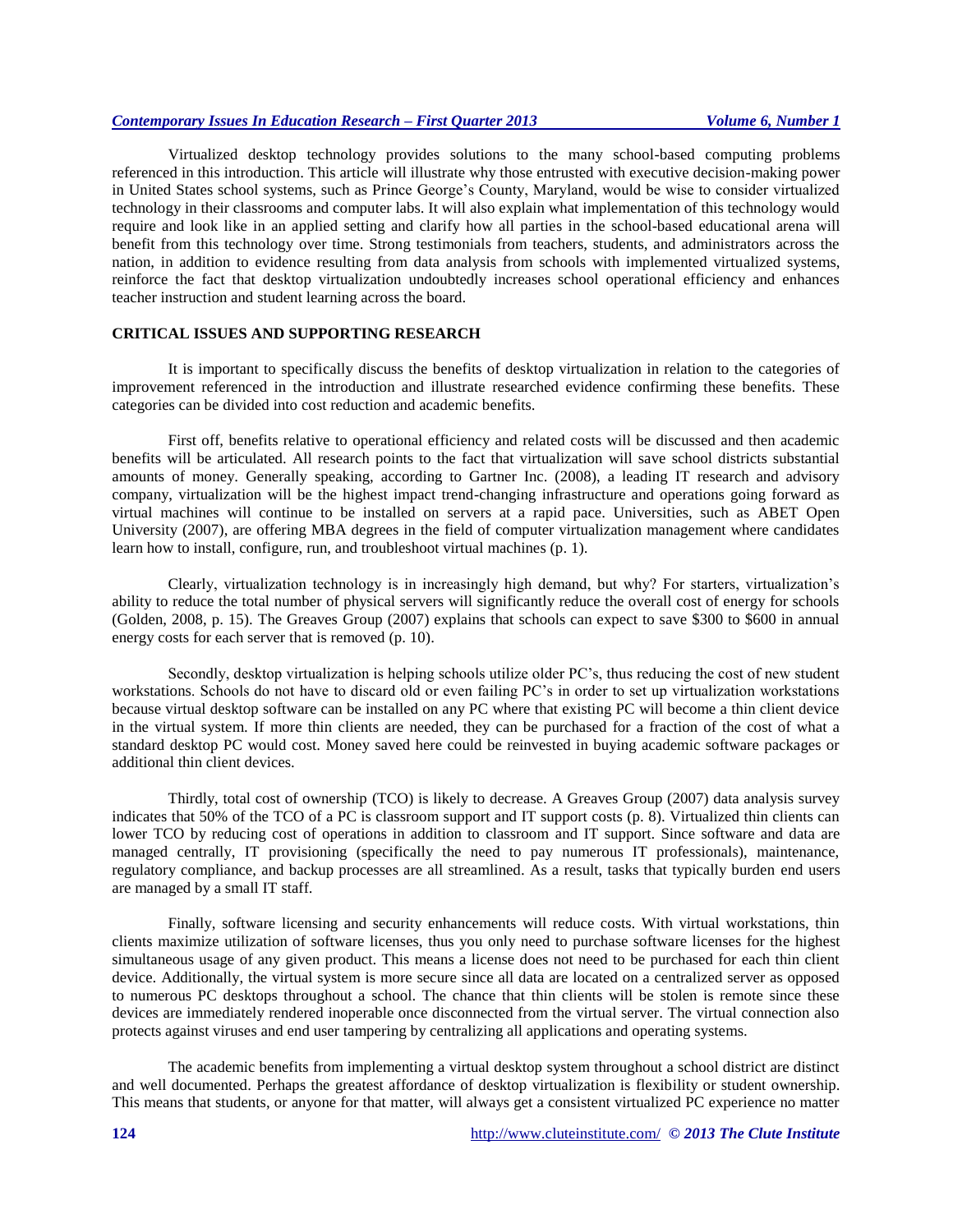which computer they use within the system. Students sign in with a user name and password at a thin client station to access the work they have done or the applications they may have opened. After signing off, all student work is saved to the centralized server, thus giving students the look and feel of having their own personal computer regardless of which thin client device they use. Students can store their data from one school year to the next without expending system resources. This geographic user freedom is even being extended to usage on cell phones, smart phones, and portable game consoles which would continue to give students ownership over their computer-based educational experiences (The Greaves Group, 2007, p.7).

Another educational affordance of desktop virtualization is classroom mobility. Many schools may house a language lab or other specialized set-up that is strictly designated for said use. With virtualized flexibility, any room with computers can become a specialized computer lab where students can interact with content-specific applications. As Jennifer Nastu (2008) explains, "…a classroom can be used for any type of class, regardless of the applications needed to teach that class" (p. 24). This allows for spatial flexibility throughout each school as teachers no longer need to scramble to secure a specific room for their computer-based lessons.

A virtual system will undoubtedly make a school's infrastructure more efficient and thus save time for teachers and students to focus on educational tasks. Such was the case with The Collier County School District of Naples, Florida. CCSD is one of the largest school districts in the country. Technologically, this district utilized 21,000 computers on 700 servers. The district technology director explained that they were "…replacing 7,000 desktops every year and had to get it all done during the two months of summer" (Dyrli, 2007, p. 1). Computer maintenance was costing much more than the district could afford. After switching to virtual clients, the school district saved a significant amount of money by cycling out many of their servers and using old PC's as thin clients in the new virtual system. The school district used the money they saved to purchase additional education materials.

Fairfax County in Virginia is the nation's 13<sup>th</sup> largest school district with 164,000 students, 236 schools, 22,000 faculty, and nearly 88,000 computers (Nastu, 2008, p. 2). After deciding to go with Microsoft Application Virtualization, the County is seeing numerous benefits. Chris Lewis, IT desktop manager for the school district, decided to go virtual because he liked the fact that virtualization would remove the need to install programs on individual computers and allow the district to avoid hardware dependencies. Since virtual capabilities have been enabled, the district has enjoyed a sharp reduction in application-related help-desk tickets, a 50% reduction in image maintenance, and a reduction in application complexity (Nastu, 2008, p. 2). Despite these economic savings he believes the real benefits are for students and staff who have application stability and enjoy "anytime, anywhere" access to applications (Nastu, 2008, p. 2). Everyone involved in the virtualization journey was satisfied with the results.

Finally, educational benefits resulting from computer-based instruction are well documented. Students learn more in less time when they receive computer-based instruction and they are more likely to develop positive attitudes and like their classes more (Schacter, 1999, p. 4). In addition, students in technology-rich environments showed increased achievement in preschool through higher education for regular and special needs children. Computer technology is also responsible for increasing students' self-concept and achievement in all major subject areas (Schacter, 1999, p. 5). Desktop virtualization makes computer-based instruction easier and more accessible to students and thus helps them gain access to tools that enhance learning across the board.

#### **OPPOSITION AND FALLBACKS**

It is pertinent to discuss reasons why desktop virtualization may not be tailored for inclusion in certain academic environments. Some have argued that it is difficult to manage a virtual system. As Anil Desai (2008) points out, "Client computer deployment and provisioning can be a time-consuming and laborious process and you often lose sleep worrying about the theft of data." (p. 1) Desktop virtualization is only as good as its implementation, so system designers must carefully maintain access rules so that sensitive data remain in the data center. Most system designers do, however, keep a cautious and watchful eye over their domain so this concern is circumstantial at best.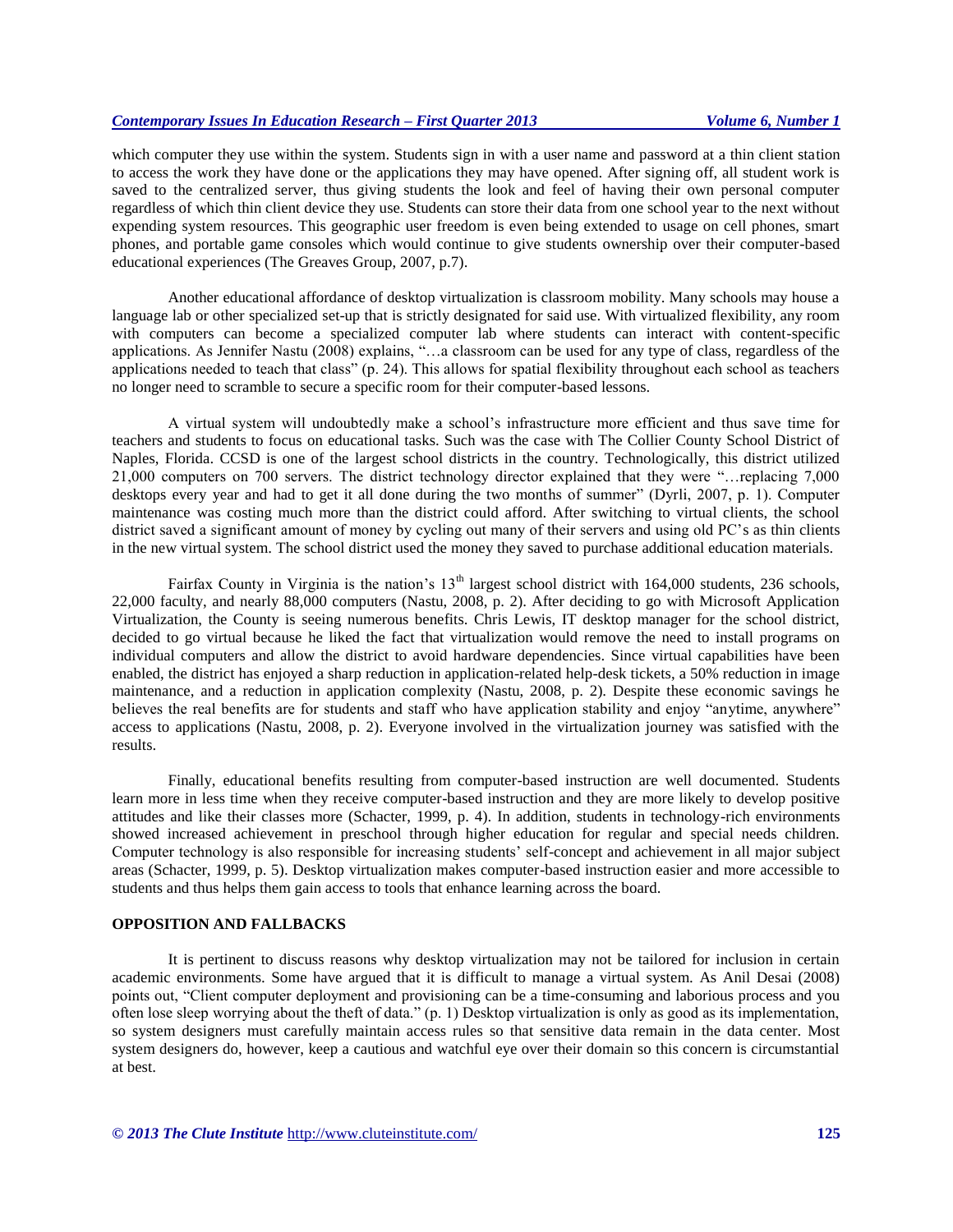Some points have been made about the cost of desktop virtualization being a drawback. For example, data center hardware resources may be more expensive than their desktop counterparts, but this can be curbed by installing and coordinating among several different software products. Cost depends on the needs and existing infrastructures of potential school clients, so a good consultant and system designer would be able to help maximize cost benefits. The bottom line is that IT personnel and consultants should help decide whether desktop virtualization is right for a particular school district.

Additionally, there is an overarching intellectual argument that claims an overly virtual culture will destroy the previously held and cherished notion of culture that we have maintained for many years. As Robins and Webster (2002) explain, "Digital networks are becoming a basis for reimagining community because they now materially surround individuals and groups as environments" (p. 250). This virtualized takeover threatens to undermine traditional conceptions of culture and set the new standards for mediating economic forces, articulating political directives, and circulating social constraints as informational effects. Thus, culture is refashioned out of cyberspace and power is transmitted within it. This point is interesting and viable from a philosophical vantage point, but it should not be a deterrent to the implementation of virtual systems. The argument that print discourses, face-to-face classes, and paper documents are ominously being replaced by digital discourses and electric documents does not provide sufficient holding power in opposing virtual technologies. Print sources may or may not disappear, but the good that comes from desktop virtualization will surmount any relative cultural displacements that may result from its implementation.

### **ENTRY POINTS**

In application and implementation, desktop virtualization promises to enhance the overall productivity and quality of a school system. One such school system that may be considered a good candidate for desktop virtualization is the Prince George's County School system in Maryland. PG County is one of largest school district in the nation. It has nearly 200 schools that educate nearly 123,000 students. The population of PG County is 871,233. The median household income is \$71,260 and 85.8% of individuals over 25 are high school graduates (United States Census Bureau). These demographic numbers initially suggest that PG County can benefit from desktop virtualization in various ways. The shear immensity of the student and overall population indicates that PG County has an ample population in which desktop virtualization can thrive. The median household income is only slightly below the state average, not to the degree that it would be an economic hardship to pay for virtualization technologies with tax dollars. Further, PG County may qualify for E-Rate subsidies from the national government based on these statistics which would help fund the project.

Wesley Watts Jr., CIO of PG County, has been exploring options to implement a more cost-effective SIS (Student Information System) to keep track of student scheduling, attendance, and enrollment. Watts states, "We were one of the first K-12 districts to make use of Oracle Financials as a central part of our infrastructure, so we had some recent experience, good and bad, with large-scale IT implementation" (Hoffman, 2008, p. 1). As evidenced by this move, PG County is clearly currently interested in using technology to enhance school operations and they have a \$1.4 billion annual budget to do it with. These responses and data signify that PG County school leaders will benefit from a visit by a corporate consultant from a virtual desktop industry leader such as IBM or Sun Microsystems.

Before laying out a sample action plan, it is important to discuss the four frames (human, political, structural, and symbolic) of organizational analysis, as articulated by Bolman and Deal (2008), as they relate to the key elements of a desktop virtualization project. Bolman and Deal (2008) describe the activity of reframing as "looking at the same thing from multiple lenses or points of view", and consequently, when nothing seems to be working smoothly within an organization, reframing is a "tool for gaining clarity, regaining balance, generating new options, and finding strategies that make a difference" (p. 22). Frames can be understood as mental models; they are logical sets of ideas that can be used to understand and clarify what goes on in an organization. A reframing approach can be employed to help schools understand how they can use desktop virtualization to enhance overall operations and specifically increase student performance. Bolman and Deal (2008) explain that the structural perspective "argues for putting people in the right roles and relationships" (p. 47). The structural frame is intellectually rooted in ideas of maximum efficiency and rationality. The human resource frame encompasses the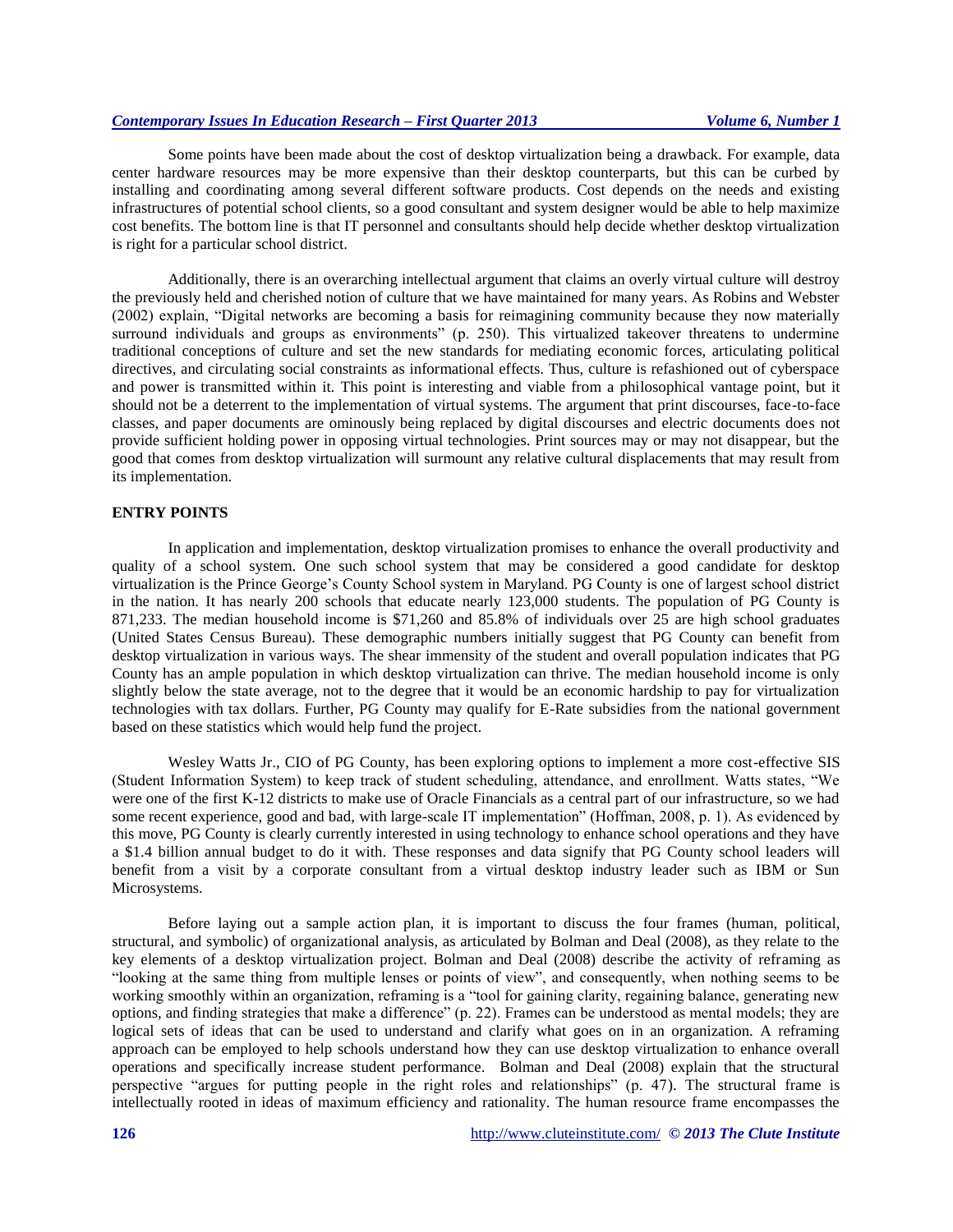idea that organizations "exist to serve human needs" since people and organizations need each other (Bolman & Deal, 2008, p. 122). Ideally, organizations will benefit from satiating the needs of their employees and customers. From a political frame perspective, politics are at the heart of decision making. As Bolman and Deal (2008) explain, "politics is the realistic process of making decisions and allocating resources in a context of scarcity and divergent interests" (p. 190). The symbolic frame focuses on "how humans make sense of the chaotic, ambiguous world in which they live" (Bolman & Deal, 2008, p. 248). Humans attempt to make sense of the world through meaning, belief, and faith. Symbols are the root of meaning systems and often take the form of myths, visions, heroes, and ceremonies (Bolman & Deal, 2008, p. 249). These frames become important windows providing insight into the role desktop virtualization can play in schools.

On the human, political, and structural levels, individual needs should be met and roles should be clarified. Lines of communication need to be opened between the virtualization project head and key decision-makers, such as the superintendent, CIO, principals, teachers, and school leaders. A strong relationship between these individuals and the corporate vendor of choice is crucial. All information about the project must be shared and discussed thoroughly. Regular Q&A sessions and feedback are necessary. A virtualization symposium may help enrich all involved in the decision-making process. After the agenda is clarified, decision-makers should communicate with the corporate consultant and begin to set the exact parameters of the project. The superintendent and CIO will have the most decision-making power, but teachers and other school leaders should be regularly consulted to shed light on how virtualization will benefit students at the teacher-student level. Clearly, the vision should be shared amongst decision-makers and group unity and dedication to achieving the vision is paramount.

Symbolically, the strength and rising value of the PG County school system should be accentuated and posters/videos should be available to proudly herald the vision of virtualization for all within the school system and community to see. Transitions to virtualization should be marked and the strength of the community and its schools should be reified.

Attainable objectives, skills, and incentives are also vital to discuss and outline. From a human frame perspective, the objectives should be agreed upon between decision-makers. Objectives should satiate teacher, principal, superintendent, CIO, and student needs alike. Each player should feel he or she can trust each other and share a sense of ownership in the process. Objectives should reasonably include making desktop virtualization a reality in such a way that costs are reduced and education is enhanced, outlining skills that end users and IT professionals will need to successfully use and maintain virtualization capabilities, projecting various ways that virtualization will statistically improve school learning in class learning environments (perhaps by helping to raise standardized test scores and classroom grades), highlighting incentives endemic to the process such as reduced costs which will translate to more money going toward software purchases, curricular progress, and other classroom learning needs.

Politically and structurally, objectives, skills, and incentives should be clarified specifically, openly, and with an eye toward satiating all decision-makers. Negotiation will be a critical tool at this point. Administrative and staff support is necessary. All involved should sit down and clarify the skills necessary to achieve the objectives. Specifically, the following question should be asked, "What skills will end users, IT professionals, and administrators need to implement and maintain desktop virtualization?" These skills may be squared around state standards and individual school goals. Corporate and federal partnerships will need to be made so that all involved are properly trained to use virtual technology and positioned to receive economic and software incentives from the national government and software vendors.

Symbolically, PG County needs to promote the objectives and incentives of desktop virtualization on a grand scale and get the entire county behind the project. Posters, mailings, video demos, and word of mouth can go a long way in helping the cause.

Resources need to be considered carefully before, during, and after implementation. From a human frame perspective, funds may come from district, school, and corporate sources. In the case that initial implementation costs run high, seasoned grant writers should be asked to step up and help attain further state and federal funds. Resources should be allocated in such a way that the individual needs of all decision-makers are met.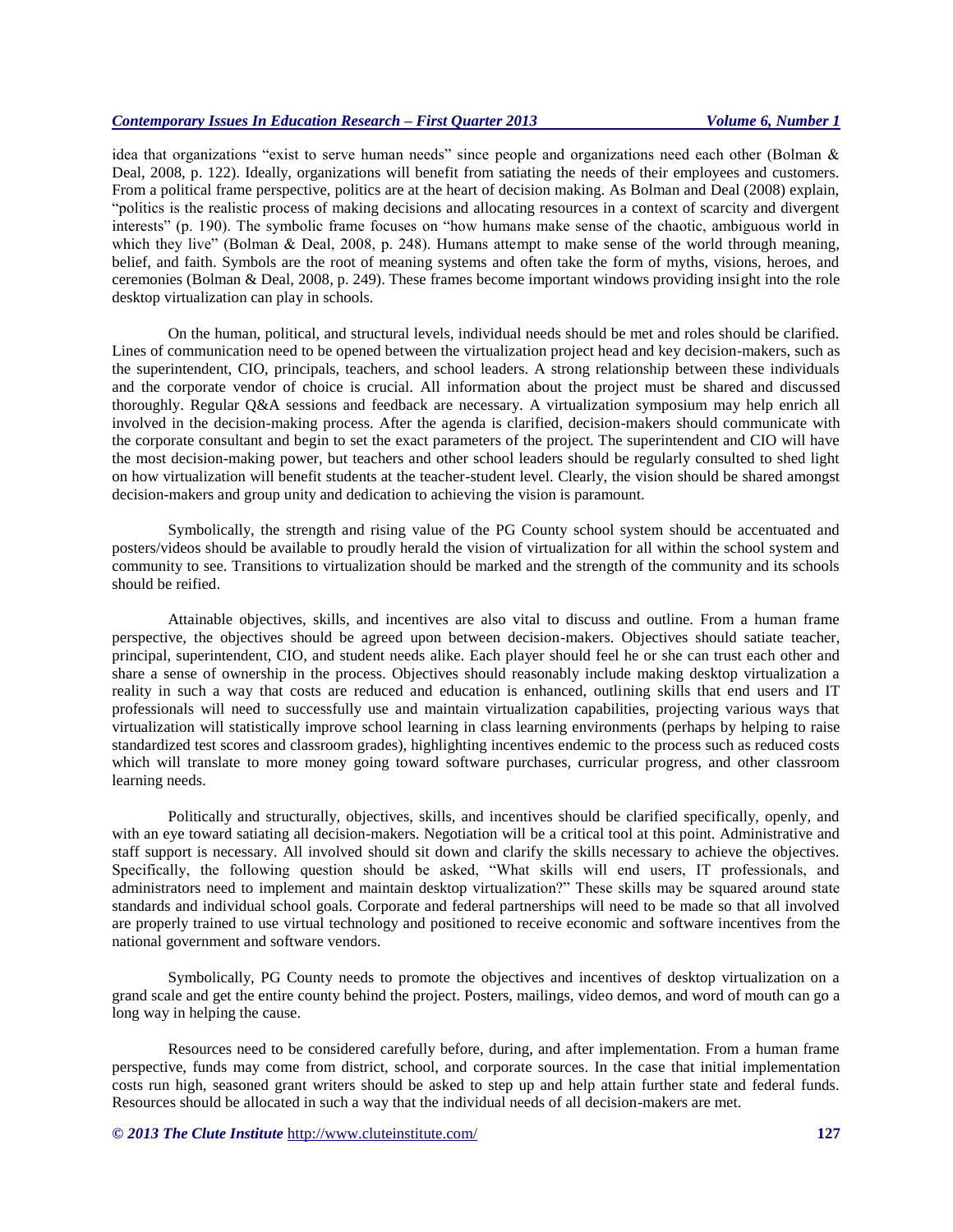Politically and structurally, partnerships need to be formed with corporate outlets. Software companies and school-friendly corporations should be consulted as potential partners in footing the bills, especially in the realm of software application licenses. Fundraising events may be necessary and private donors may need to be wooed. It is also important to do an inventory of the current infrastructure within county schools. Decision-makers should determine how many currently functional PC's may be used as thin clients. Some already existing components of the computing infrastructure may be usable which would save on installation and implementation costs.

Symbolically, fund drive posters may promote the project and advertisements supporting particular software needs could adorn computer labs. The idea is to continually celebrate where the school has come from and where it is going in relation to computer technology. Students should be actively informed about and take part in activities that support desktop virtualization. They should feel ownership over the project. After all, it is their school system as well.

Milestones and monitoring plans should be implemented and observed diligently. On the human front, milestones should be highlighted individually and collectively. The idea is to empower individuals and the school system as a whole. Monitoring/evaluative parameters should be decided on by all those involved and "success" should be carefully defined in educational and financial terms.

Politically and structurally, the superintendent will need to keep track of milestones (choice of vendor, initial implementation report, student and financial progress) carefully and report back to all parties involved. Success should be reported as it relates to standards decided upon by all decision-makers and players. A cost and efficiency review should be conducted monthly to bi-monthly and any deviations from progress should be noted and addressed immediately. IT employees should be monitored carefully on a monthly basis to confirm that they are operating the equipment correctly, efficiently, and safely. Corporate partnerships should also be monitored closely and be terminated if proven to be cost-ineffective.

Symbolically, milestones and monitoring goals should be proudly displayed throughout each school. Posters honoring personal and collective milestones should be created. Online monitoring charts can be a useful and efficient way of tracking progress financially. Teachers and principals need to give input as to how progress is occurring at the teacher-student level.

Finally, roadblocks need to be acknowledged and addressed. As mentioned earlier, data security is an important issue. On the human level, it all comes down to trust. Everyone involved must trust each other. In particular, the IT employees must be especially trusted because they control much of the data storage capability and monitor the virtual infrastructure closely. The success of implementation also depends on individual "know-how." For example, if teachers are not learning how to implement virtualized technology into a class setting, it may be difficult to monitor the degree to which virtualization advances student learning. Time may also be an issue. Implementation should ideally take place when school is not in session so that class time is not disturbed. It may be difficult to accomplish this at PG County given the enormity of the student population and sheer number of schools in the system.

Politically and structurally, IT staffing, available school space for computers, current computer resources, and budget may cause issues. It will be important for all key players to discuss these issues often with as little power-play as possible. Ultimately, the students and towns will benefit, so egos should be left at the door. Symbolically, it will be important for PG County to promote desktop virtualization without scaring traditionalists who are akin to paper-based methods and averse to technological change. Those who believe that technology may destroy previously held notions of culture need to be reminded and encouraged to use virtual technology in a way that promotes the school system and respects all educational philosophies.

#### **DIRECT APPLICATION AND ACTION PLAN**

The process of bringing desktop virtualization to PG County physically begins with a professional consultation. A corporate consultant will meet with the PG County school superintendent, CIO, and other designated principals and school leaders for a demonstration followed by an extensive question and answer session. This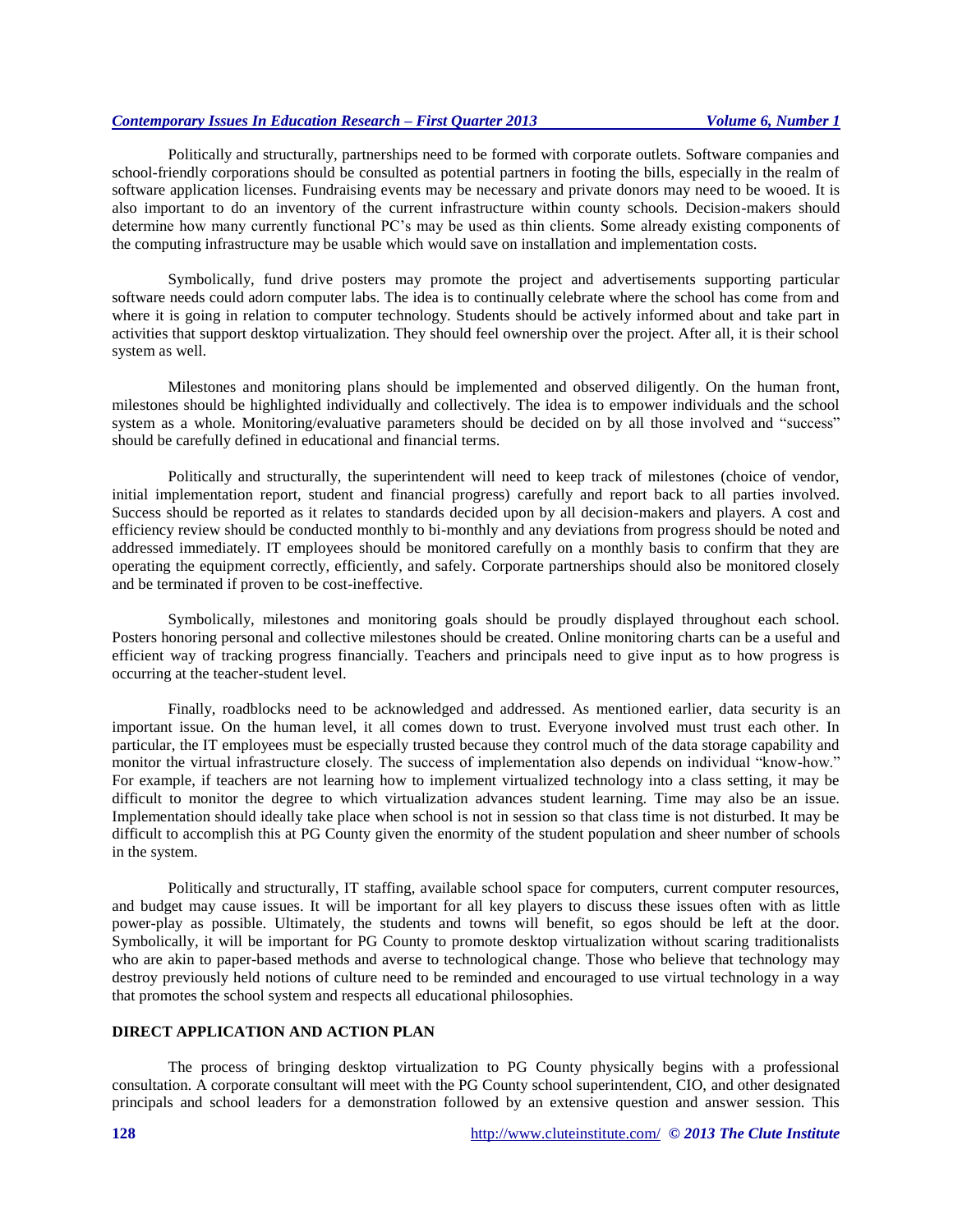demonstration will be arranged based on and geared toward the computing climate of the school system. The corporate consultant will review information that the school has provided him and create a demonstration that will specifically fit PG County. A corporate consultant will take statistics relative to total cost of ownership, previous PC maintenance costs, and licensing costs and further probe into how and where money is being spent relative to school computing and come up with an individualized implementation plan designed to specifically help PG County. For example, the consultant will probe deeper into how many computers the county has freed up for school use. This will help in determining how many thin clients will need to be introduced into the infrastructure. PG County has many existing computers that can be used as thin clients which will cut implementation costs significantly. He or she will also investigate current PC maintenance costs and investigate the utilization rate of the county's underlying PC physical hardware. Further, the consultant will look at application complexity and associated costs and look at the need to potentially reduce IT costs across the board.

Educationally, the consultant will curtail a report as to how desktop virtualization will benefit PG County based on respondent information. The desire for more flexible, storage-capable, and centralized PC use in their schools will be gauged. PG County school leaders may potentially be highly interested in the educational advantages of desktop virtualization but may know little about how it can be expanded to home use so that end users can access the school server even from their bedrooms. The consultant will discuss this potential in the context of his or her proposed solutions for PG County. Clearly, security, flexibility, licensing, personalized classroom instruction, and increased educational performance will be key issues of action. Educational software and potential corporate partnerships will be discussed and the PC County decision-makers will watch a video demonstration confirming the many ways that desktop virtualization has saved other school districts money while increasing educational benefits. Together, security threats, compliance risks, management costs, administrative inefficiencies, resource utilization, and educational benefits will be discussed in depth.

After PG County has accepted an offer from a corporate virtualization vendor, the process of implementation begins. Corporate consultants and IT professionals will visit the schools and begin installing the virtualization equipment. This could be an extensive process for PG County because the school system is large. The consultants will assist in answering questions throughout the installation process and the IT professionals will help train local IT staff and end users to use and maintain the virtual infrastructure. There is bound to be a learning curve during this time as end users and IT administrators ease into the new infrastructure. During the first months and year of implementation, PG County school officials and staff will begin to see the benefits of desktop virtualization. Lower costs and educational benefits are the hallmark results of this implementation.

Any issues that may arise during implementation must be addressed in an expedient manner. IT professionals are the primary go-to source to resolve these issues and corporate consultants and IT professionals can also be summoned for support if need be. Once the virtualized infrastructure is fully implemented, administrators can begin to analyze financial savings and teachers can begin to teach with confidence in a virtual system that allows for greater educational flexibility and breadth.

#### **CONCLUSIONS AND FUTURE APPLICATIONS**

The potential results of implementing a virtualized computing system in PG County schools are bound to be overwhelmingly positive. PG County is bound to save money and gain a great deal of flexibility as a result of implementing virtual technology. With a large PC infrastructure already in place, many of the PC's can be used as thin clients and broken PC's can be easily replaced with lower cost thin clients. Virtualized infrastructure access provides central management, back end user data storage, and policy-driven security. These allowances are bound to reduce energy costs in a school system of nearly 200 schools. PG County administrators will be able to access administrative applications from any workstation with increased security due to centralized data storage. This will help administrators be more efficient, which is crucial in a system containing 123,000 students. Counselors and health professionals will benefit from having access to all required school and student information from any workstation. IT staff will be able to centrally manage all desktops which will make their lives easier and remove the need for PG County to employ numerous IT professionals. Finally, students will have secure, consistent, and reliable access to educational applications and individual data from workstations in all classrooms, labs, and even at home. This access flexibility will help improve student learning by increasing student productivity and access to computer-

*© 2013 The Clute Institute* <http://www.cluteinstitute.com/> **129**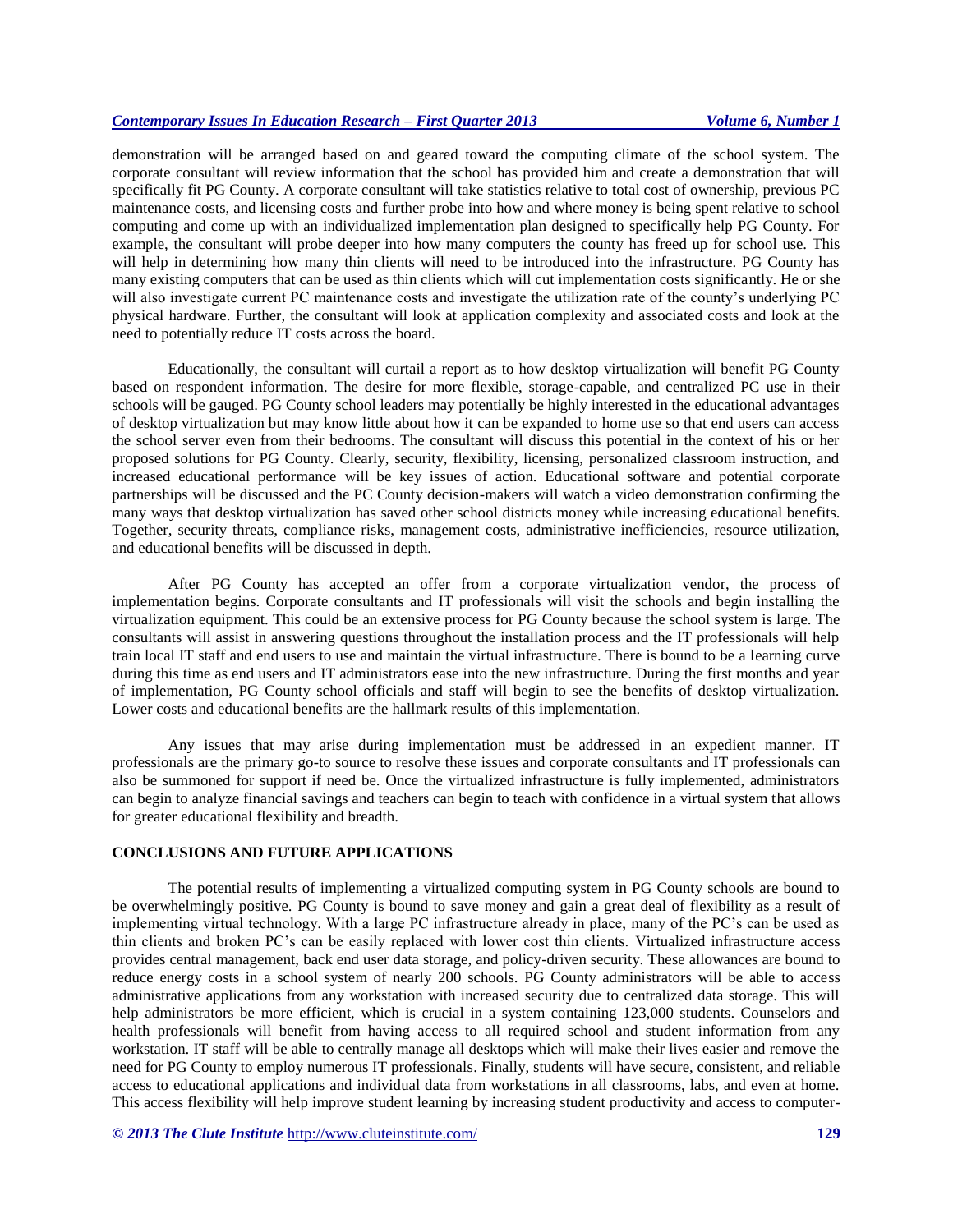based educational tools that supplement lessons. Students will also gain more hands-on interpersonal experience as virtual capabilities allow for student interaction with applications and each other. Overall, virtual implementation will thrust PG County to the forefront of computing technology which will earn the district increasing respect and national attention.

Recommendations for PG County once virtualization is in place are as follows:

- 1. First, it is recommended that decision-makers and school leaders meet often to discuss the state of affairs in virtual computing. This means that administrators should confer with IT staff members, teachers, school leaders, and students alike to assure that desktop virtualization is working well financially and educationally. Reports with these findings should be made available to all those in the school community and to the PG community at large. Certainly these results should be posted online. After at least two years, if it is proven that virtualization is not working, administrators should not be afraid to pull the plug. Patience is a virtue and no decisions should be made before ample time is allowed to adapt to the new technology.
- 2. Further, students and learning should be made top priorities. Administrators must partner with teachers to provide students with an optimal learning environment. This means that curricular planning should take place with virtualization capabilities in mind and software should be purchased that piques student interest and enhances learning. It may mean that decision-makers should consider exploring home-connectivity options on PC's, cell phones, and even portable game consoles. This will further excite students and encourage them to associate their own electronic devices with learning.
- 3. Finally, it is important to remember that desktop virtualization is not the second coming. It will not solve all problems as technology moves too rapidly to have single solution. Virtualization will likely be one of several tools that a school will have to employ to get applications and enhance learning. The traditional method of installing applications on a client machine is not going to disappear because there will always be applications that cannot be virtualized. Further, it important to understand that virtualization will not completely replace the paper-based academic culture that has traditionally permeated classrooms; it is a supplement to it and should not be used as the sole format from which students learn.

# **AUTHOR INFORMATION**

**Matthew R. Hodgman** is a Ph.D. candidate in Educational Leadership and Policy at the College of Human Resources and Education at West Virginia University where he also holds the position of Graduate Research Assistant for Project DELTA. Previously, Mr. Hodgman served as an adjunct professor of general education at Westwood College and as an instructor at Chyten Educational Services. He holds degrees from Georgetown, Johns Hopkins, George Washington, and the University of Pennsylvania. E-mail: [hodgman80@hotmail.com](mailto:hodgman80@hotmail.com)

# **REFERENCES**

- 1. Abet Open University, (2007). MBA of computer virtualization management. Retrieved September 24, 2008, from ABET Open University Web site:<http://mba-open-university.net/virtualization.htm>
- 2. Bolman, L.G., & C, Deal, T.E. (2008). *Reframing Organizations: Artistry, choice, and Leadership*. San Francisco: Jossey-Bass.
- 3. Desai, A (2008, June 10). The case against desktop virtualization. Retrieved September 25, 2008, from Virtual Strategy Magazine Web site: [http://www.virtual-strategy.com/Anil-D](http://www.virtual-strategy.com/Anil-)esai/The-Case-Against-Desktop-Virtualization.html
- 4. Dyrli, K. (2007, September). Networking: Virtualizing desktops. *District Administration*, Retrieved September 24, 2008, from http://www.districtadministration.com/ViewArticle.aspx?articleid=1268
- 5. Gartner, (2008). Gartner says virtualization will be the highest impact trend in infrastructure and operations market through 2012. Retrieved September 24, 2008, from Gartner Media Relations Web site: <http://www.gartner.com/it/page.jsp?id=638207>
- 6. Golden, B. (2008). *Virtualization for dummies*. Hoboken, NJ: Wiley Publishing, Inc.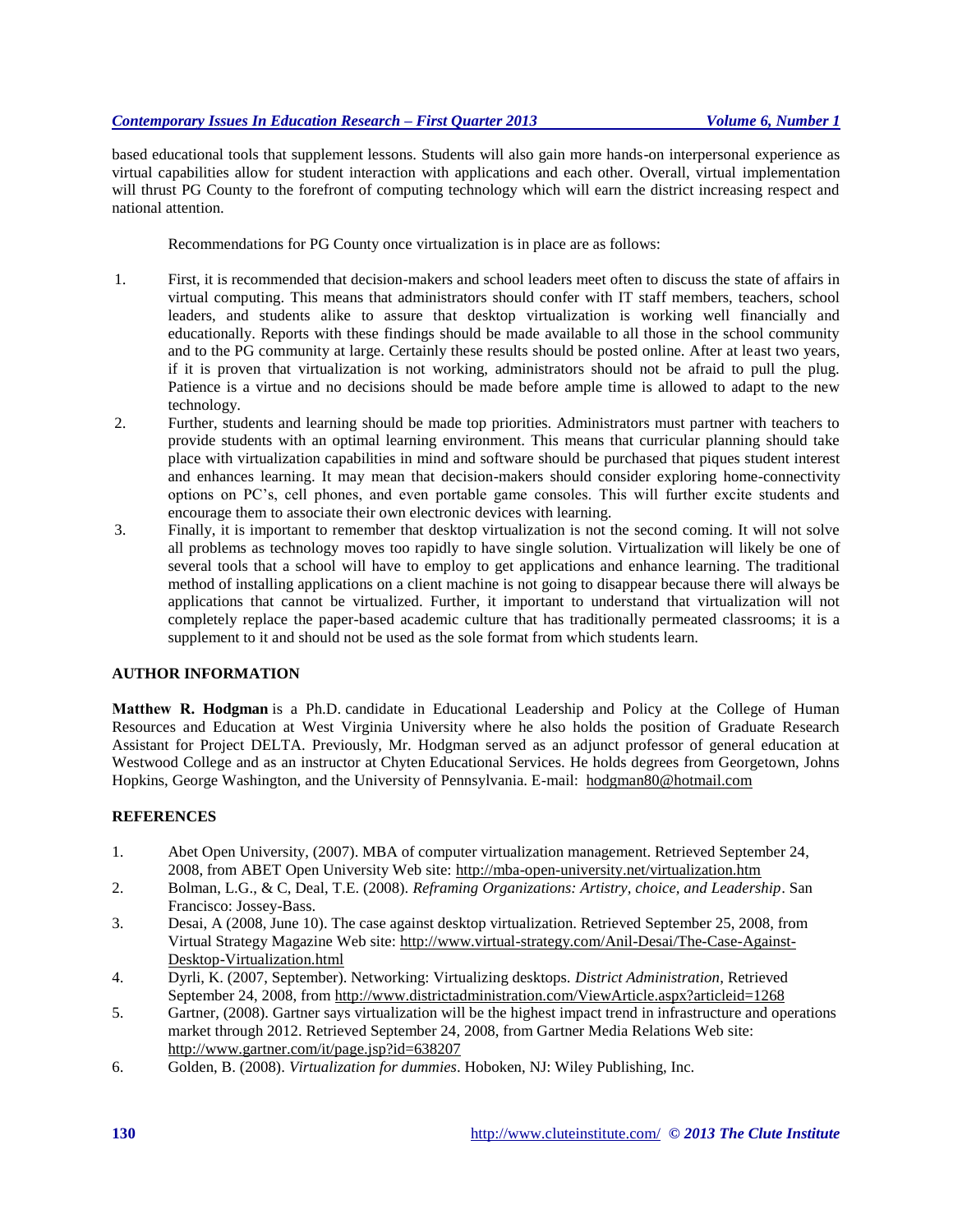# *© 2013 The Clute Institute* <http://www.cluteinstitute.com/> **131**

# *Contemporary Issues In Education Research – First Quarter 2013 Volume 6, Number 1*

- 7. The Greaves Group. (2007). Virtualization in education. Retrieved September 24, 2008, from IBM Global Education: White Paper Web site[: http://t1d.www-](http://t1d.www-/)
- 03.cacheibm.com/industries/education/doc/content/bin/virtualization\_education.pdf 8. Hoffman, R. (2008). How to buy a student information system. Retrieved October 1, 2008, from School
- CIO Web site:<http://www.schoolcio.com/showArticle.php?articleID=190400129>
- 9. Nastu, J. (2008, May). Software virtualization: Virtual desktops offer ed-tech revolution. Retrieved September 24, 2008, from ESN Special Report Web site: <http://74.125.45.104/search?q=cache:GbsRm6acw9kJ:www->03.ibm.com/industries/education/doc/content/bin/edu\_may08spr\_rpt.pdf+software+virtualization+virtual+d esktops+offer&hl=en&ct=clnk&cd=1&gl=us
- 10. Robins, K., & Webster, F. (Eds.). (2002). *The virtual university: Knowledge, markets, and management*. New York, NY: Oxford University Press.
- 11. Schacter, J. (1999). The impact of education technology on student achievement: What the most current research has to say. Retrieved September 25, 2008, from Milken Family Foundation Web site: <http://www.mff.org/publications/publications.taf?page=161>
- 12. United States Census Bureau, (2010). *Prince George's County, Maryland*. Retrieved August 9, 2012 from: http://quickfacts.census.gov/qfd/states/24/24033.html